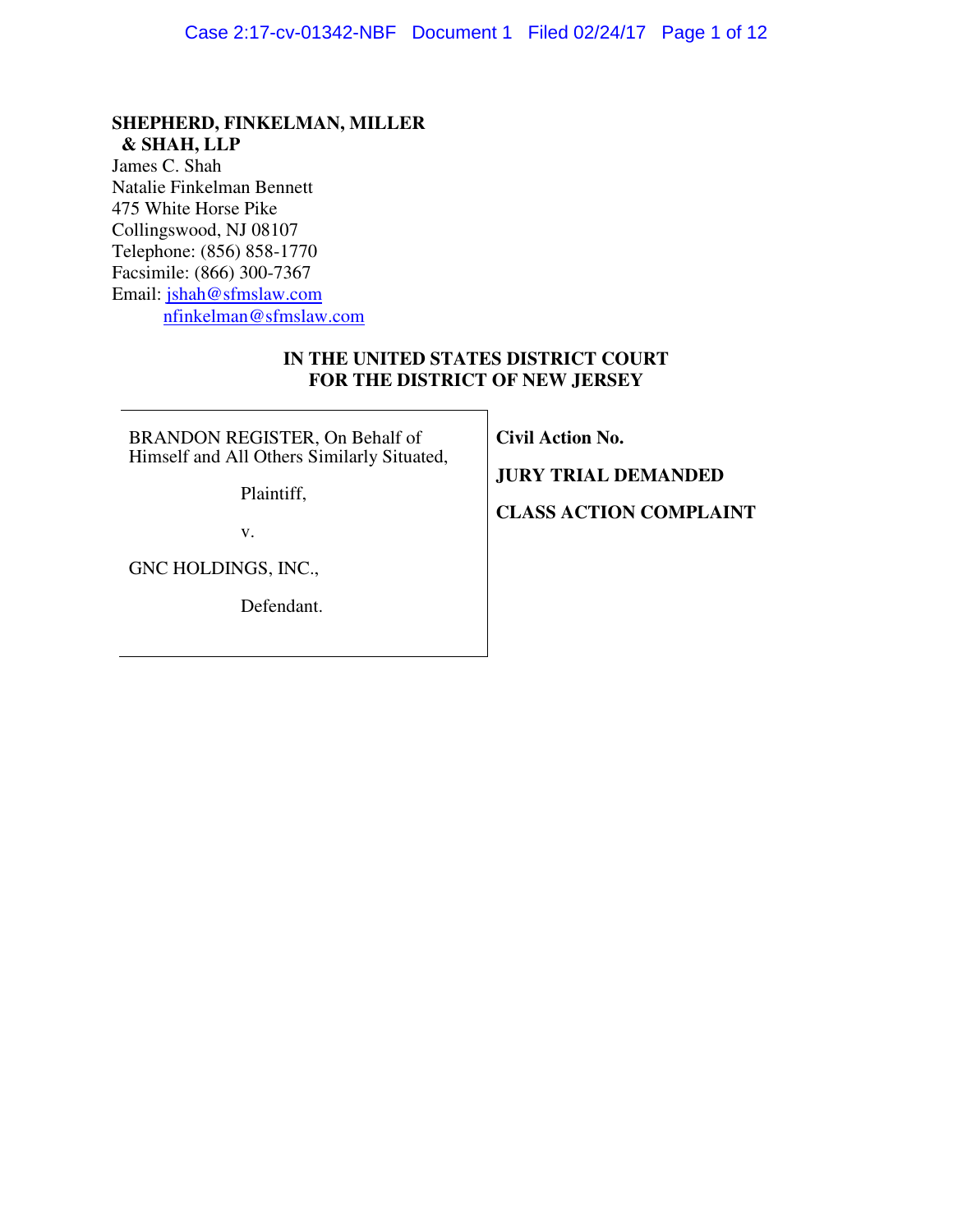#### **CLASS ACTION COMPLAINT**

 Plaintiff, Brandon Register ("Plaintiff"), individually and on behalf of all others similarly situated, by and through his attorneys, alleges, on personal knowledge as to all facts related to himself and upon information and belief (based on the investigation of counsel) as to all other matters, as follows:

#### **PRELIMINARY STATEMENT**

1. Defendant, GNC Holdings, Inc. ("Defendant" or "GNC"), is in the business of selling nutritional supplements. In so doing, it oversees the operation of hundreds of stores throughout the United States, including numerous stores throughout New Jersey.

2. For a number of years, GNC offered customers the opportunity to join its Gold Card Program ("Program"). In exchange for an annual payment of \$15, Program members received a Gold Card, which entitled them to receive a substantial discount on the purchase of instore items for a one-year period. The Program was very popular with GNC's customers, with more than 7 million individuals participating in the Program nationwide. In December 2016, GNC unilaterally discontinued the Program, resulting in Plaintiff and millions of other members of the Class (defined below) being unable to receive the benefits of the Program for the full oneyear period contemplated when they paid to join the Program.

3. Plaintiff and the members of the Class have been damaged and suffered an ascertainable loss as a result of GNC's conduct.

4. As set forth more fully below, GNC's conduct constitutes a breach of contract, as well as violation of the New Jersey Consumer Fraud Act, N.J.S.A. § 56:8-1, *et seq*. ("CFA").

5. Though this action, Plaintiff seeks actual damages, statutory damages, attorneys' fees and costs and all other relief available to the Class as a result of GNC's unlawful conduct.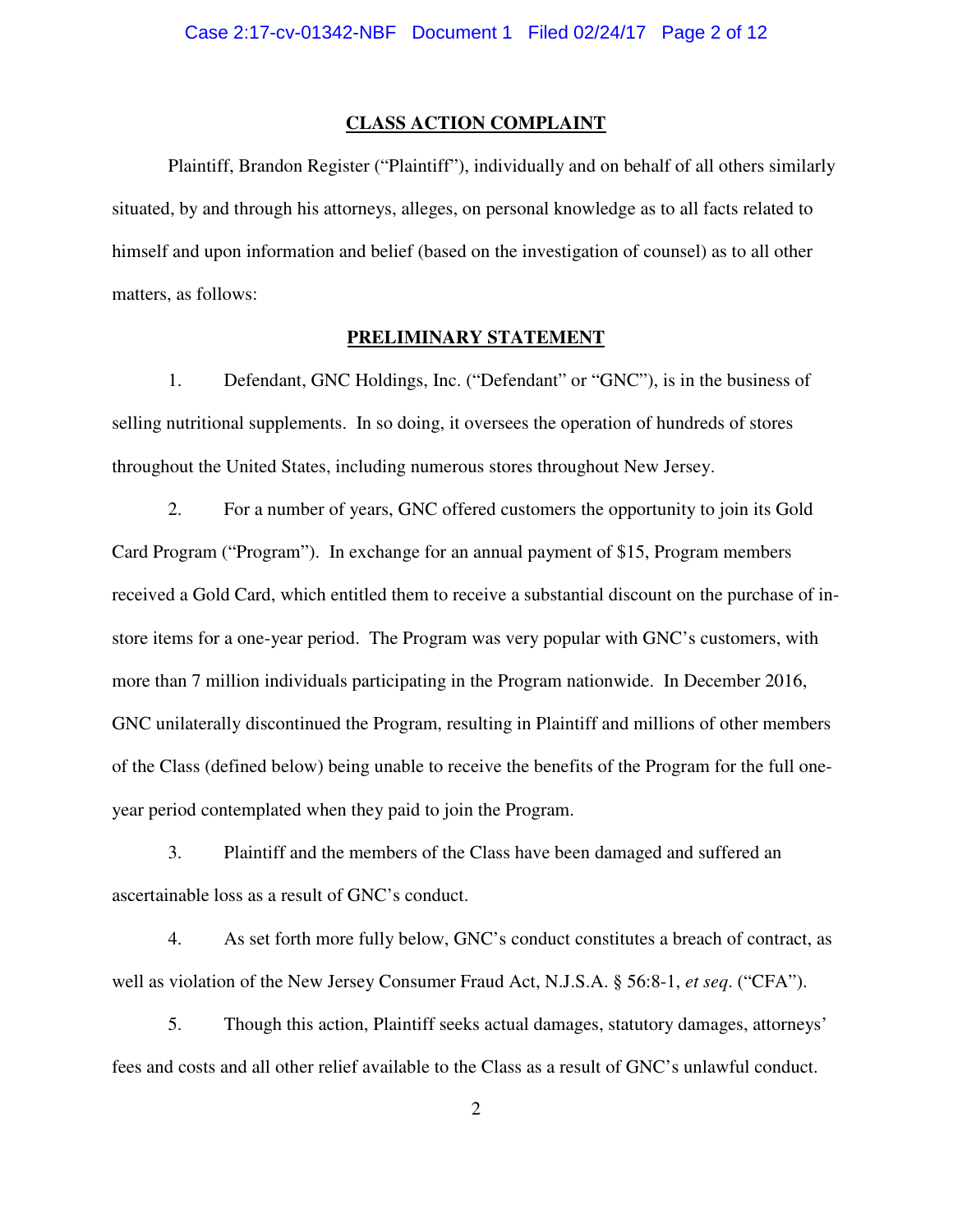#### **JURISDICTION AND VENUE**

6. This Court has subject matter jurisdiction of this action pursuant to 28 U.S.C. §1332(d)(2) because the matter in controversy, upon information and belief, exceeds \$5,000,000, exclusive of interest and costs, and this is a class action in which the majority of Class members and Defendant are citizens of different states. This Court has supplemental jurisdiction over the state law claims pursuant to 28 U.S.C. § 1367.

7. Venue is proper in this District pursuant to 28 U.S.C. §1391 because Plaintiff resides in this District and GNC transacts substantial business in this District and, thus, is subject to personal jurisdiction in this District. Additionally, GNC has advertised in this District and sold Gold Cards through the Program in this District such that a substantial part of the events and/or omissions giving rise to the claims occurred within this District.

8. This Court has personal jurisdiction over Defendant. Defendant owns and operates stores in this District and sold thousands of Gold Cards in this District, including to Plaintiff. As such, Defendant has conducted substantial business in this District.

#### **THE PARTIES**

9. Plaintiff is a resident and citizen of Winslow Township, Camden County, New Jersey.

10. GNC is a Delaware corporation which maintains its headquarters and principal place of business in Pittsburgh, Pennsylvania. GNC, thus, is a citizen of both Delaware and Pennsylvania. GNC holds itself out as being the largest supplement provider in the world.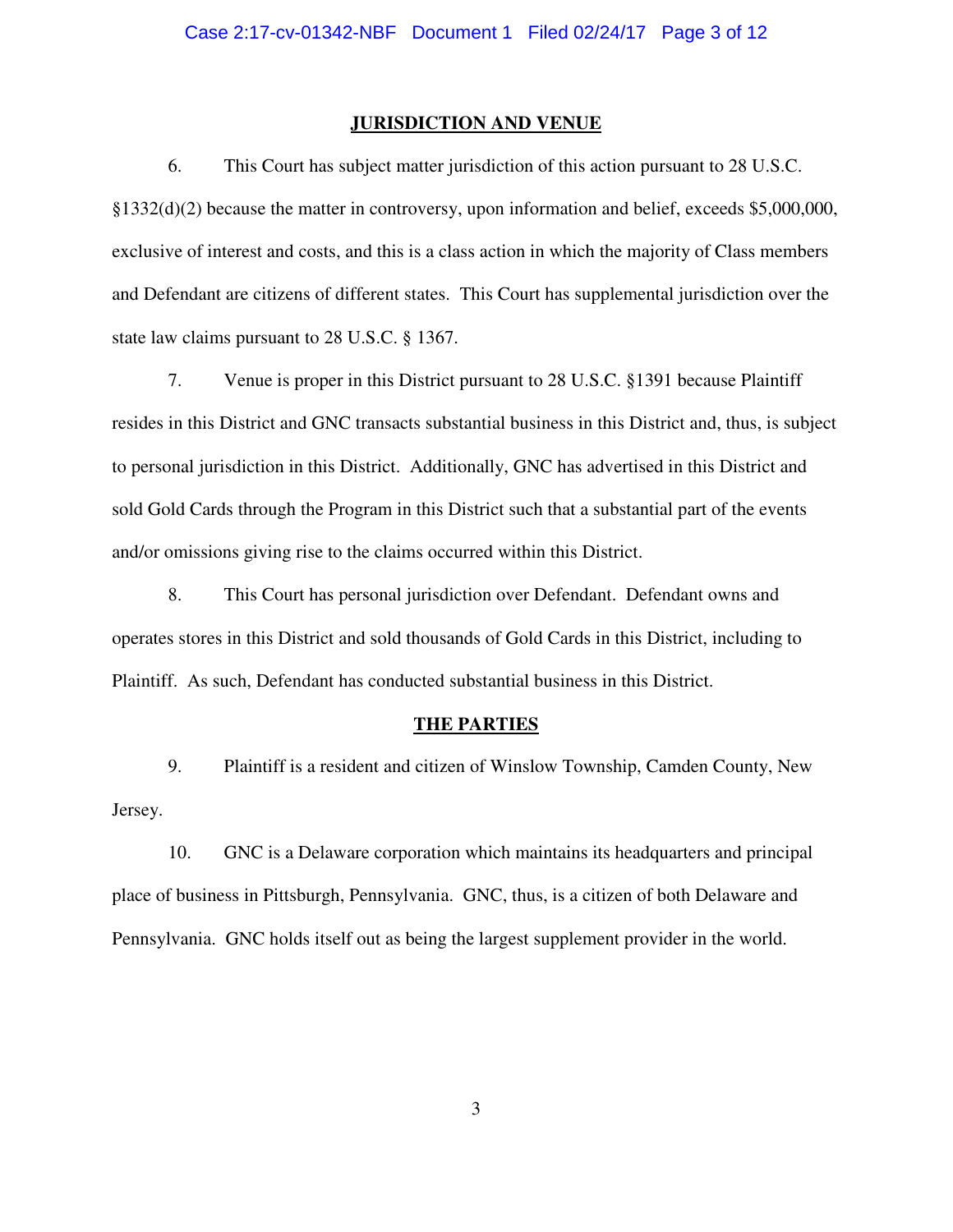#### **STATEMENT OF FACTS**

11. This class action is brought against GNC for the benefit and protection of Program members who did not receive the full one-year benefit of their Gold Card at the time GNC discontinued its Program in December 2016.

12. GNC holds itself out as being a leading global specialty retailer of health and wellness products, including vitamins, minerals, and herbal supplement products, sports nutrition products and diet products. GNC trades on the New York Stock Exchange and oversees the operation of thousands of stores nationwide.

13. For many years, GNC offered customers the opportunity to join its Program, which provided them with a Gold Card entitling them to receive a substantial discount on the purchase of in-store items. In order to join the Program, customers were required to pay \$15 for an annual membership. The Program was successful and well received by GNC customers, with millions of Program members actively participating nationwide.

14. In December 2016, GNC unilaterally discontinued the Program, resulting in Plaintiff and millions of other members of the Class being unable to receive the benefits of the Program for the full one-year period contemplated when they purchased their Gold Cards.

15. Remarkably, GNC was continuing to sell Gold Cards until just a few weeks prior to the discontinuation of the Program, while having full knowledge that purchasers would not receive the benefit of the Program.

#### **Plaintiff's Experience**

16. Plaintiff has been purchasing nutritional supplements from GNC on a regular basis since 2005.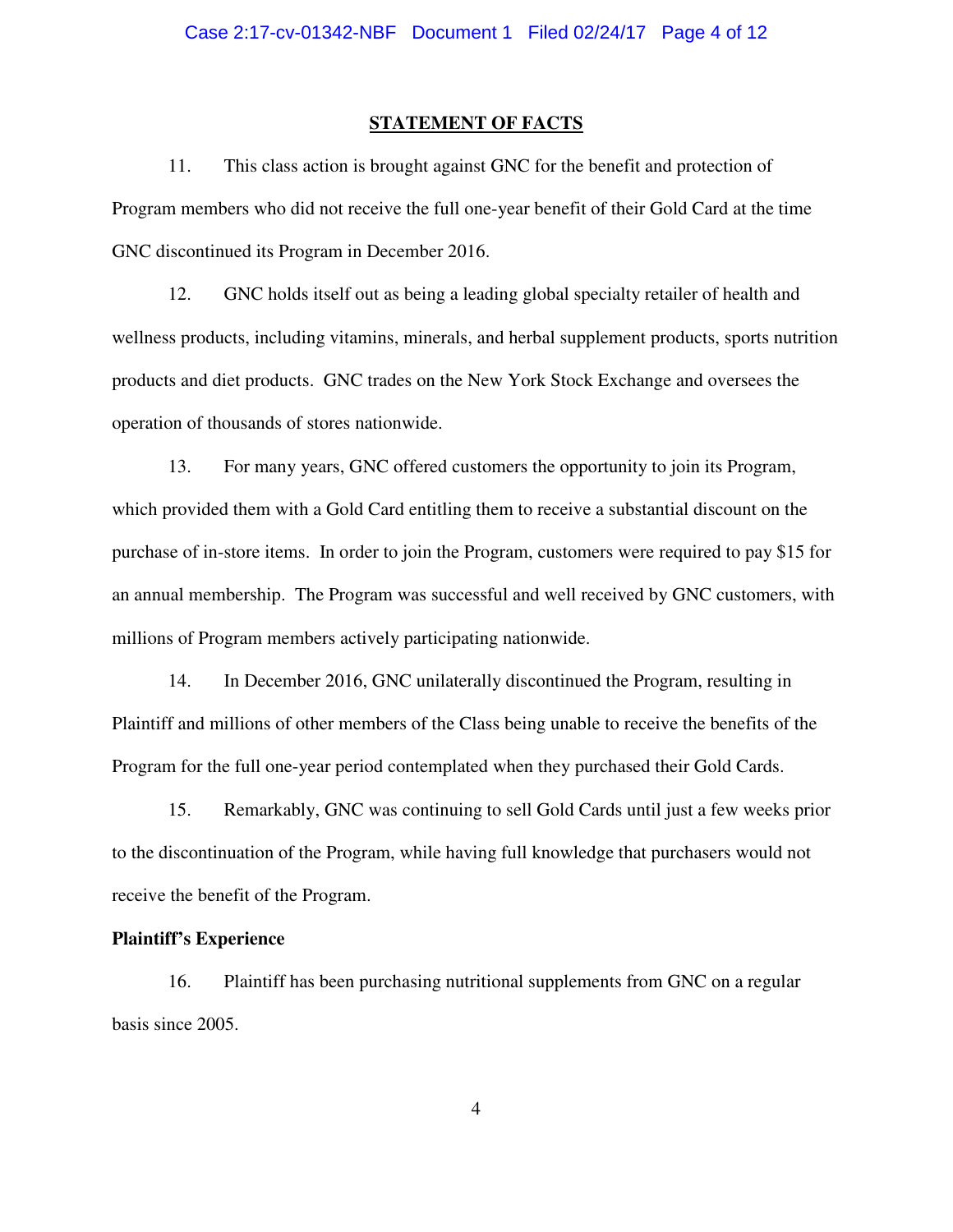#### Case 2:17-cv-01342-NBF Document 1 Filed 02/24/17 Page 5 of 12

17. In or about 2015, Plaintiff was made aware of GNC's Program. The Program was of interest to Plaintiff because he determined that the substantial discount he would receive on purchases would more than make up for the \$15 annual cost to join the Program.

18. In or about March 2016, Plaintiff decided to renew his Program membership and paid \$15 for a Gold Card at a GNC store located in Glassboro, New Jersey.

19. In December 2016 GNC unilaterally discontinued the Program, resulting in Plaintiff not having the benefit of the Gold Card for more than three months, or more than onequarter of the annual membership period.

20. When he purchased his Gold Card in March 2016, Plaintiff understood that GNC had promised that his membership in the Program would be valid for a full one-year period and he relied on that representation. Furthermore, GNC's representations regarding the length of the membership was material to Plaintiff, as it would be to any reasonable consumer when determining to purchase a membership.

21. As a result of GNC's unilateral discontinuance of the Program, Plaintiff suffered actual damages and loss, at a minimum, for the *pro rata* portion of this membership that he was unable to use.

#### **CLASS ACTION ALLEGATIONS**

22. Plaintiff brings this action on behalf of himself and all other persons similarly situated, pursuant to Rule 23 of the Federal Rules of Civil Procedure, on behalf of the following classes (collectively, the "Class"):

#### **Nationwide Class**:

All persons who purchased a GNC Program membership in the United States after December 1, 2015.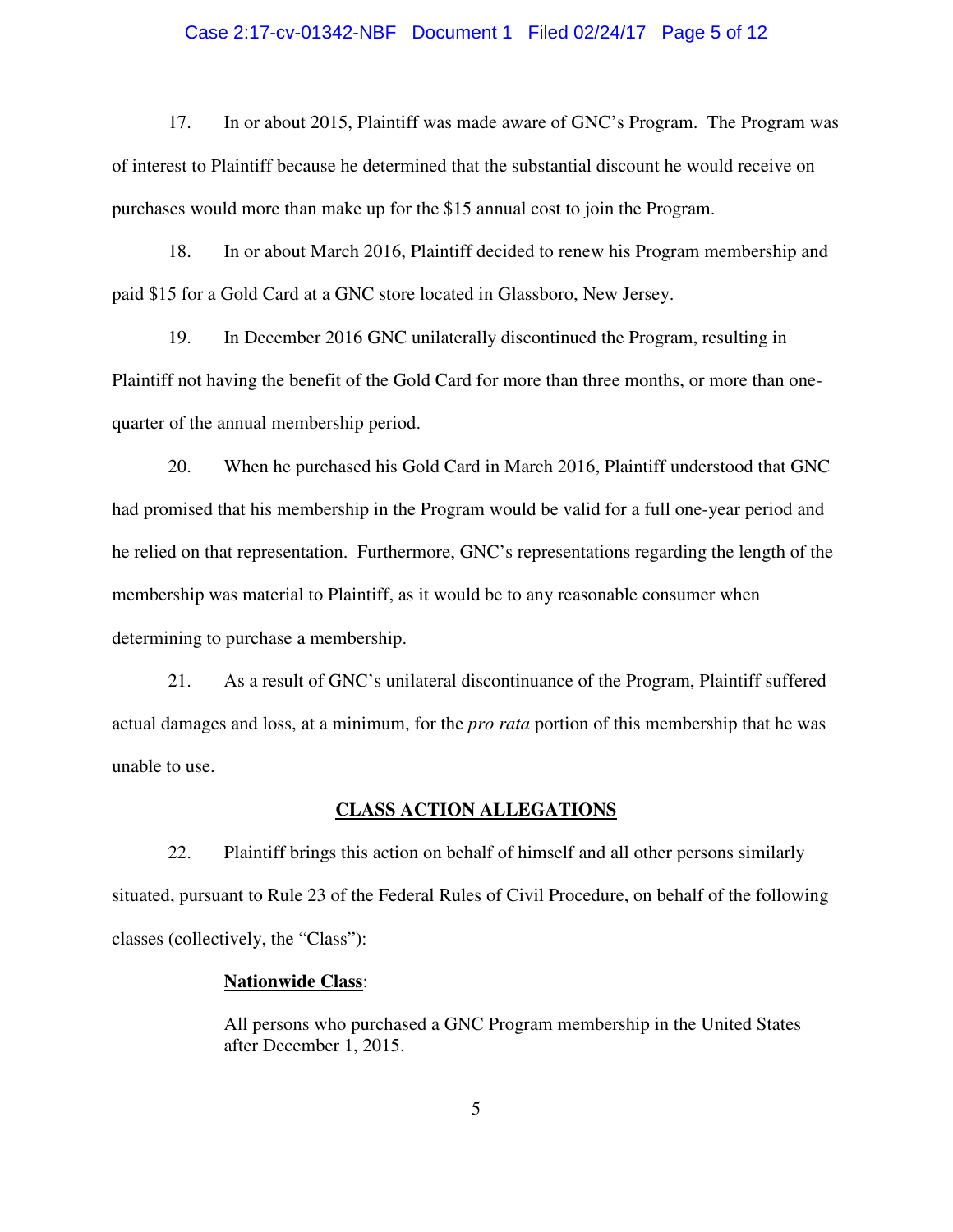#### **New Jersey Class**:

All persons who purchased a GNC Program membership in New Jersey after December 1, 2015.

23. Specifically excluded from the Class are: (a) Defendant, its officers, directors, agents, trustees, corporations, trusts, representatives, employees, principals, partners, joint ventures, or entities controlled by Defendant; (b) any person who has suffered personal injury or is alleged to have suffered personal injury as a result of the purchase of a Program membership; (c) Plaintiff's counsel; and (d) the Judge to whom this case is assigned.

24. **Numerosity/Impracticability of Joinder**. The members of the Class are so numerous that joinder of all members is impracticable. The proposed Class includes millions of members. The precise number of Class members can be ascertained by reviewing documents in Defendant's possession, custody, and control, or otherwise obtained through reasonable means.

25. **Typicality**. The representative Plaintiff's claims are typical of the claims of the members of the Class he seeks to represent. Plaintiff and all members of the Class purchased Program memberships and did not receive the benefit of the one-year membership they were promised. Plaintiff and all members of the Class, thus, have sustained damages arising out of the same wrongful course of conduct. Plaintiff's claims arise from the same practices and course of conduct that give rise to the claims of the Class members and are based on the same legal theories.

26. **Commonality and Predominance**. Common questions of law and fact exist as to all members of the Class and predominate over any questions solely affecting individual Class members. These common legal and factual questions include, but are not limited to, the following: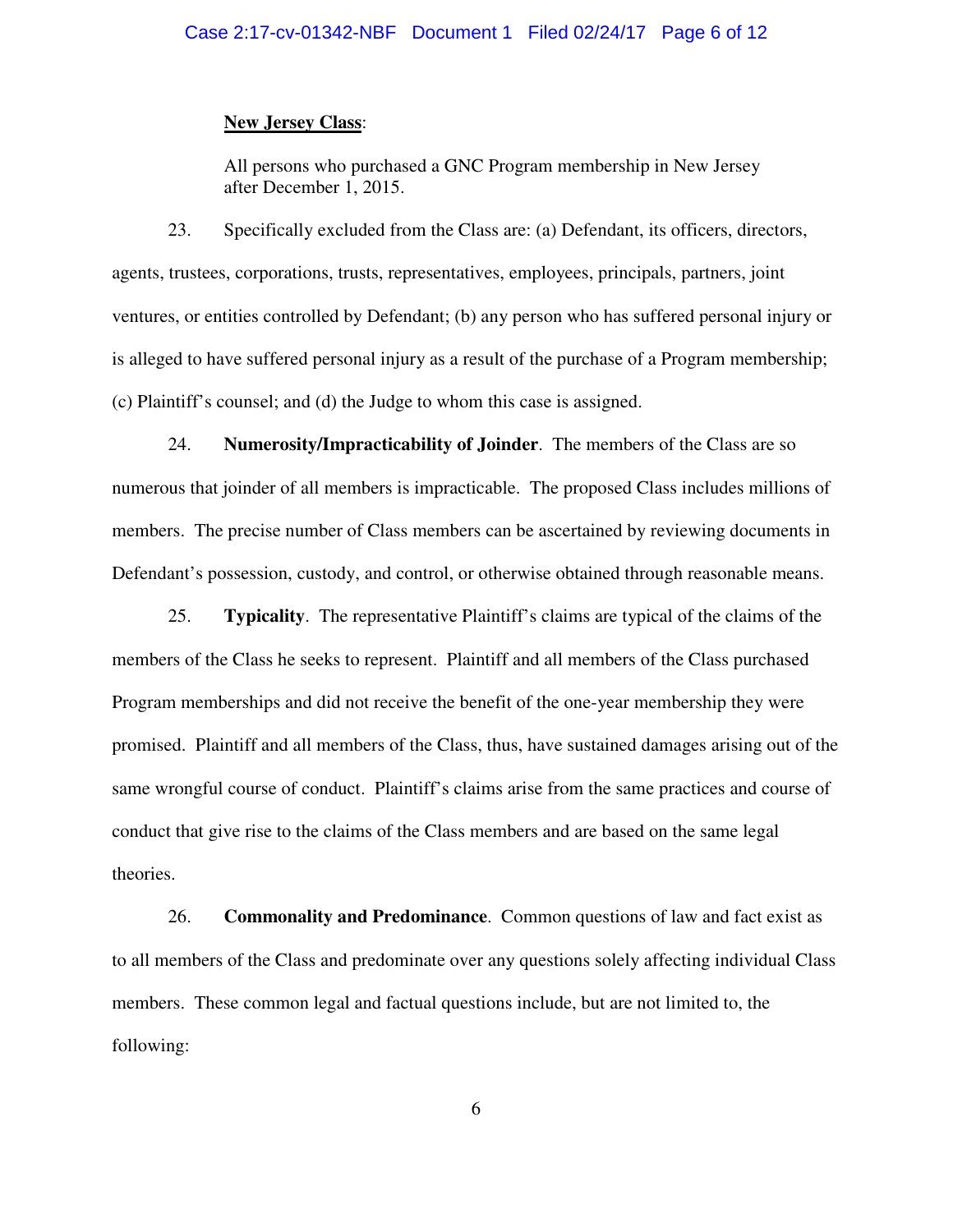- a. Whether GNC represented that the Program membership would be for a period of one year;
- b. Whether GNC, as to Plaintiff and the Class, discontinued the Program prior to the expiration of a one-year period.
- c. Whether GNC breached its contracts with Plaintiff and the Class;
- d. Whether GNC engaged in a pattern of fraudulent, deceptive, and misleading conduct targeting the public through the marketing, advertising and sale of memberships to the Program;
- e. Whether Defendant made material misrepresentations of fact or omitted to state material facts to Plaintiff and the Class regarding the marketing, advertising and sale of memberships to the Program;
- f. Whether GNC's false and misleading statements of fact and concealment of material facts regarding membership to the Program were intended to deceive the public;
- g. Whether Plaintiff and the members of the Class have sustained loss and incurred damages as a result of Defendant's acts and omissions, and the proper measure thereof; and
- h. Whether such conduct violates statutory and common law prohibitions against such conduct, as detailed more fully below.

27. **Adequacy**. Plaintiff will fairly and adequately represent and protect the interests of the members of the Class. Plaintiff has retained counsel highly experienced in complex consumer class action litigation and intends to prosecute this action vigorously. Plaintiff is a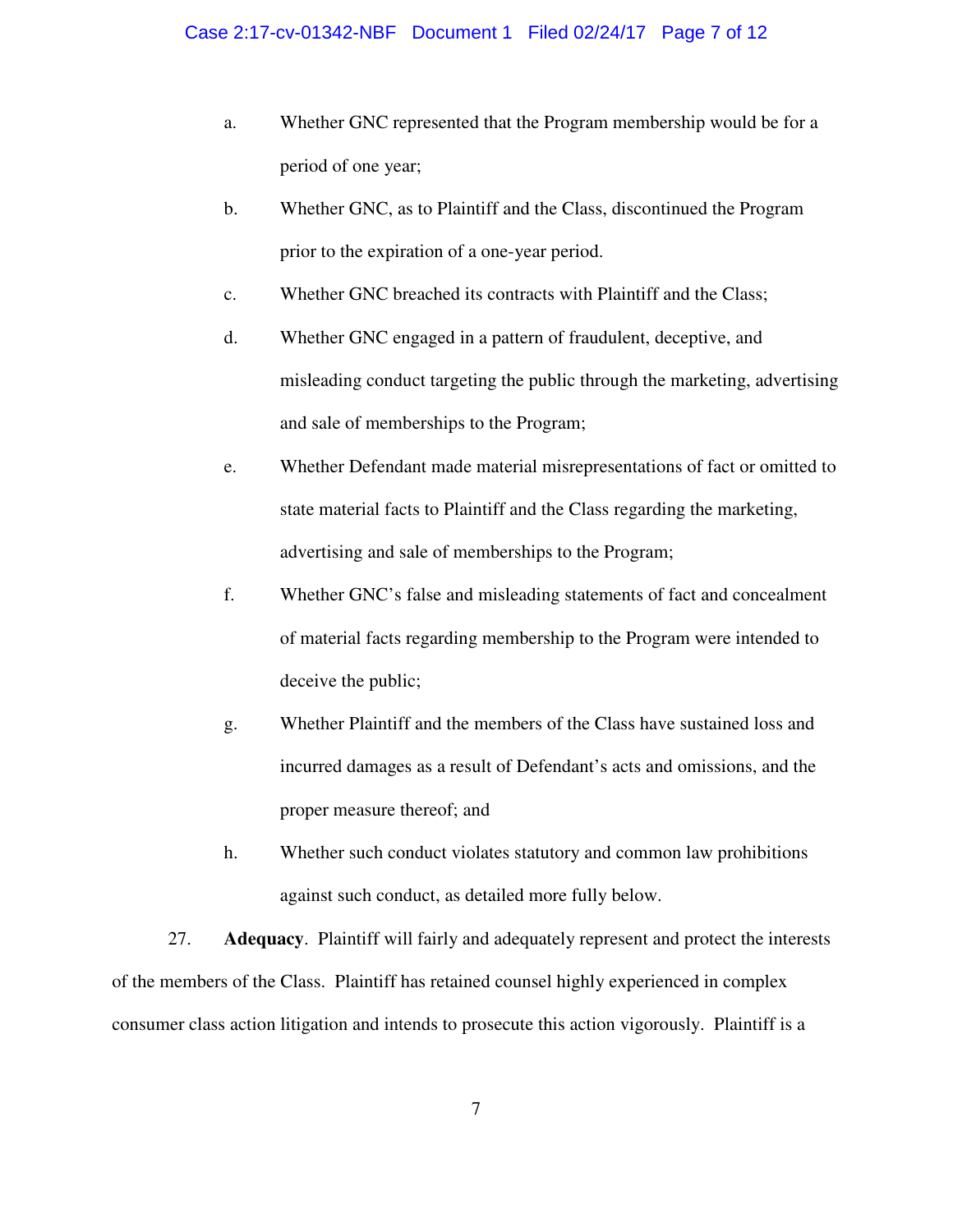#### Case 2:17-cv-01342-NBF Document 1 Filed 02/24/17 Page 8 of 12

member of the Class and does not have interests antagonistic to, or in conflict with, the other members of the Class.

28. **Superiority**. A class action is superior to all other available methods for the fair and efficient adjudication of this controversy since, among other things, individual litigation and/or joinder of all members of the Class is economically unfeasible and procedurally impracticable. While the aggregate damages sustained by the Class are likely in the millions of dollars, the individual damages incurred by individual Class members as a result of Defendant's wrongful conduct alleged herein are too small to warrant the expense of individual litigation. The likelihood of individual Class members prosecuting their own separate claims is remote and, even if every Class member could afford individual litigation, the court system would be unduly burdened by individual litigation of such cases. Individual members of the Class do not have a significant interest in individually controlling the prosecution of separate actions and individualized litigation would present the potential for varying, inconsistent, or contradictory judgments and would magnify the delay and expense to all of the parties and to the court system because of multiple trials of the same factual and legal issues. Plaintiff does not foresee any difficulty in the management of this litigation that would preclude its maintenance as a class action. In addition, Defendant has acted or refused to act on grounds generally applicable to the Class and, as such, final injunctive relief or corresponding declaratory relief with regard to the members of the Class as a whole is appropriate.

29. Adequate notice can be given to Class members by directly using information maintained in Defendant's records, or through notice by publication.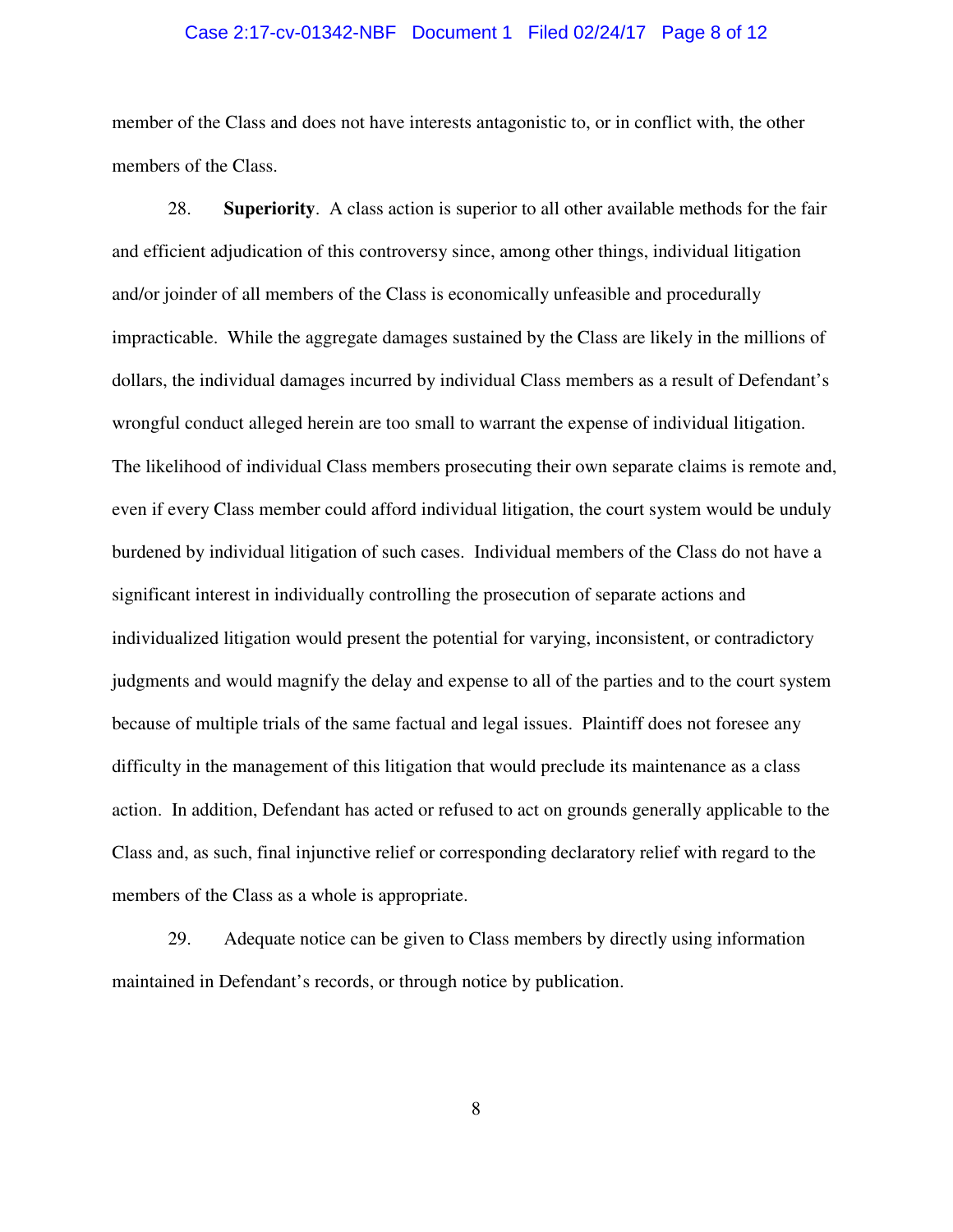#### **FIRST CAUSE OF ACTION**

# **Asserted on Behalf of the Nationwide Class and, Alternatively, the New Jersey Class (Breach of Contract)**

30. Plaintiff incorporates by reference each and every preceding paragraph as though fully set forth herein.

31. GNC entered into a contract with Plaintiff and the members of the Class when it sold Gold Cards to enrollees of the Program.

32. Plaintiff and the members of the Class complied with all of their obligations under the terms of the contract.

33. A material term of that contract was that the Program membership would be valid for a one-year period.

34. GNC breached its contract with Plaintiff and the members of the Class when it

discontinued the Program prior to the expiration of the one-year membership period.

35. As a result of GNC's breach, Plaintiff and the members of the Class have been damaged.

# **SECOND CAUSE OF ACTION Asserted on Behalf of the New Jersey Class (Violations of N.J.S.A. § 56:8-1,** *et seq***.)**

36. Plaintiff incorporates by reference each and every preceding paragraph as though fully set forth herein.

37. Plaintiff, the New Jersey Class members and Defendant are "persons" within the meaning of the CFA.

38. Plaintiff and the New Jersey Class members are "consumers" within the meaning of the CFA.

39. The Program is "merchandise" within the meaning of the CFA.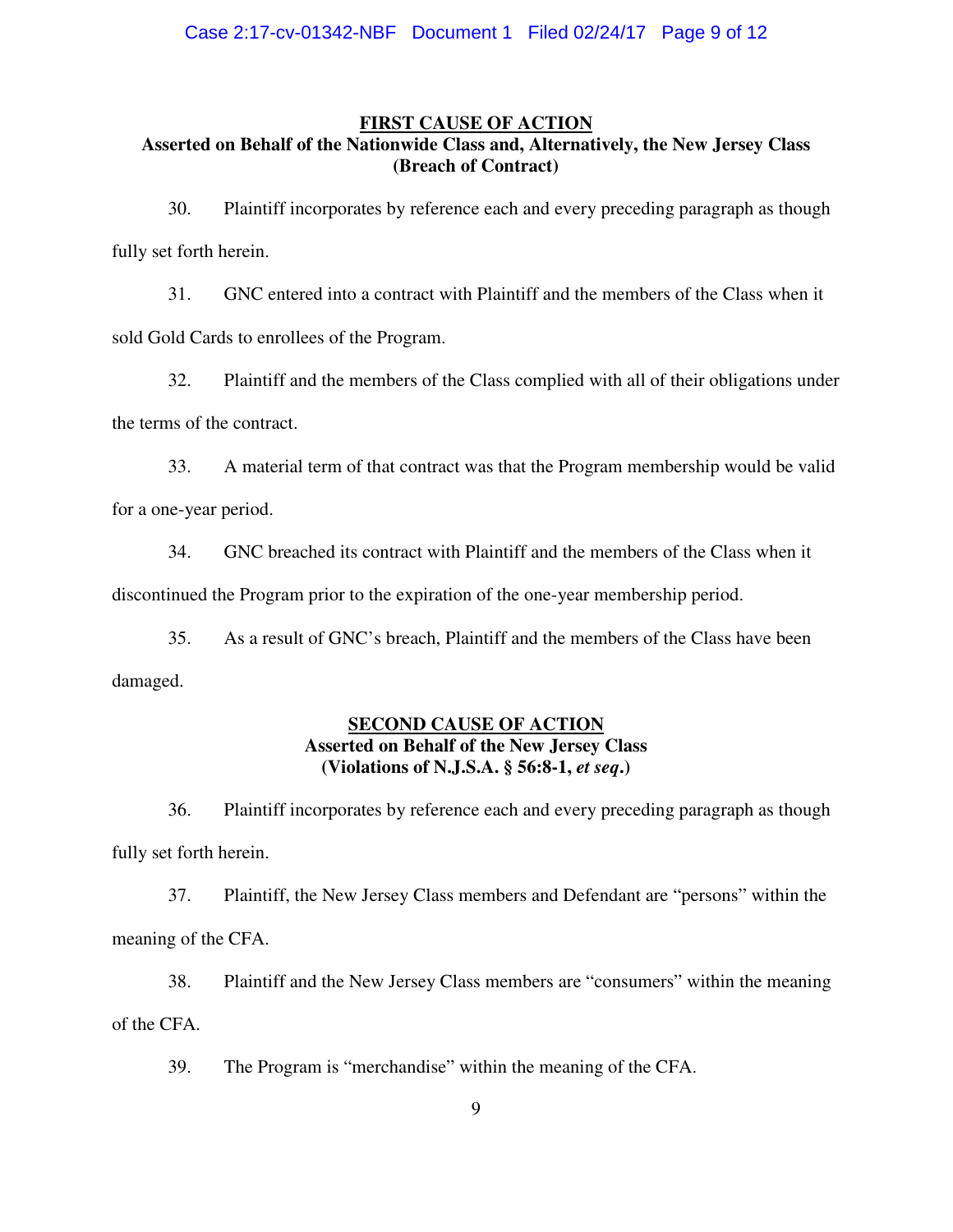#### Case 2:17-cv-01342-NBF Document 1 Filed 02/24/17 Page 10 of 12

40. At all relevant times material hereto, Defendant has conducted trade and commerce in New Jersey and elsewhere within the meaning of the CFA.

41. The CFA is, by its terms, a cumulative remedy, such that remedies under its provisions can be awarded in addition to those provided under separate statutory schemes or common law.

42. Defendant has engaged in deceptive practices in the sale of the Program memberships because it represented that the membership would be valid for a one-year period when, in fact, it knew that would be not be the case.

43. Similarly, Defendant also failed to disclose material facts regarding the Program memberships; namely, that they would not be valid for a one-year period.

44. Defendant's unconscionable conduct described herein included its false representations and the omission and concealment of material facts concerning length of the Program membership.

45. Defendant intended that Plaintiff and the other members of the Class rely on these acts of concealment and omissions, so that Plaintiff and other New Jersey Class members would purchase the Program memberships.

46. The false and misleading representations were intended to, and likely to, deceive a reasonable consumer.

47. The facts not disclosed would be material to the reasonable consumer, and are facts that a reasonable consumer would consider important in deciding whether to purchase the Program membership.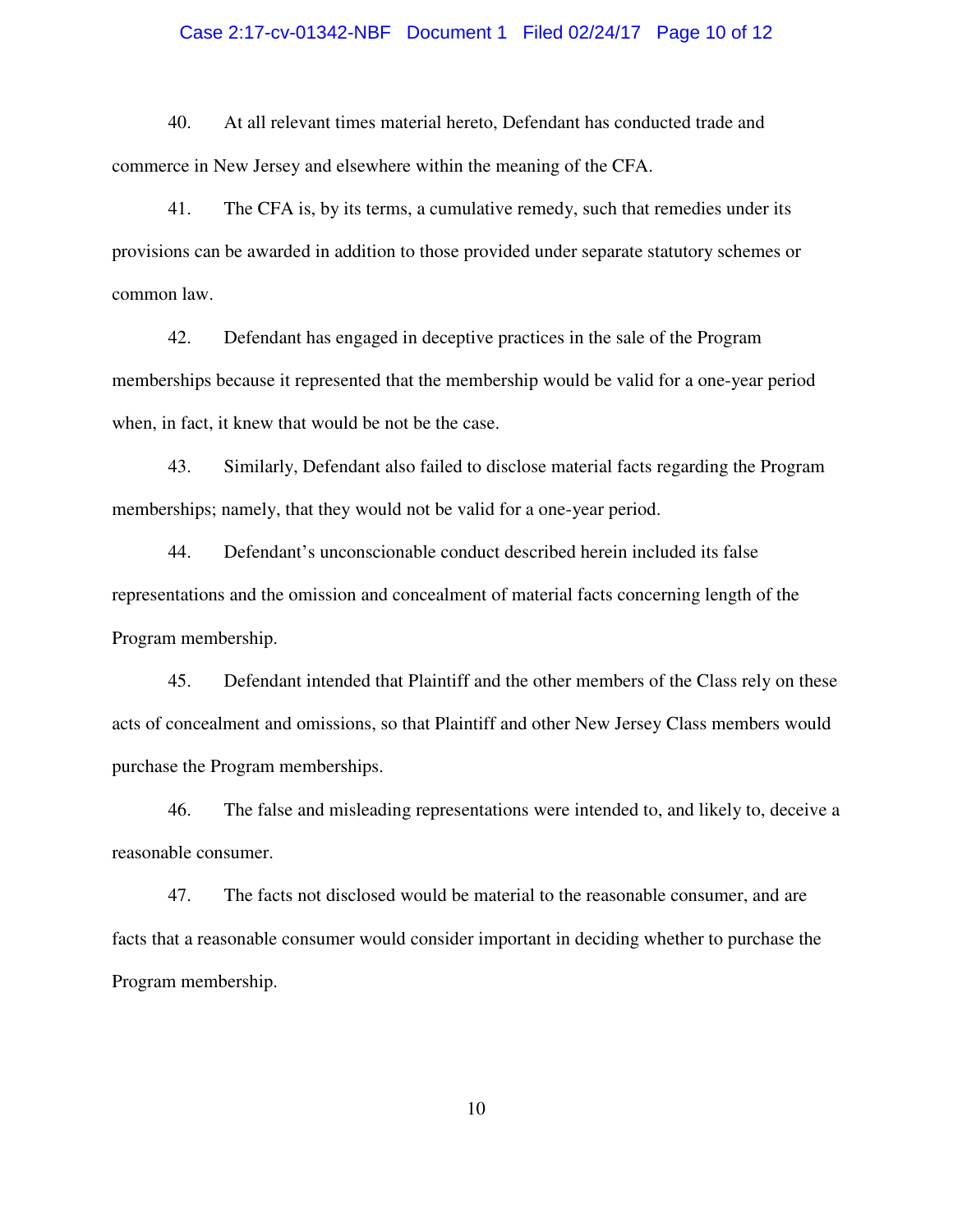#### Case 2:17-cv-01342-NBF Document 1 Filed 02/24/17 Page 11 of 12

48. Defendant's representations and omissions were, and are, material to reasonable consumers, including Plaintiff, in connection with their respective decisions to purchase the Program memberships.

49. Had Defendant not engaged in false and misleading advertising regarding the Program, Plaintiff and other members of the New Jersey Class would not have purchased the Program memberships.

50. Had Defendant disclosed all material information regarding the Program memberships to Plaintiff and other members of the New Jersey Class, they would not have purchased the Program memberships, or would have paid less for them.

51. The foregoing acts, omissions and practices directly, foreseeably and proximately caused Plaintiff and other members of the New Jersey Class to suffer an ascertainable loss in the form of, *inter alia*, the *pro rata* amount spent for the Program memberships which they were unable to use, together with appropriate penalties, including, but not limited to, treble damages, attorneys' fees and costs of suit.

#### **PRAYER FOR RELIEF**

 WHEREFORE, Plaintiff, on behalf of himself and on behalf of the members of the Class, prays for judgment and relief as follows as appropriate for the above causes of action:

- A. An Order certifying this case as a class action and appointing Plaintiff and his counsel to represent the Class;
- B. All recoverable compensatory and other damages sustained by Plaintiff and the Class;
- C. Actual and/or statutory damages for injuries suffered by Plaintiff and the Class and in the maximum amount permitted by applicable law;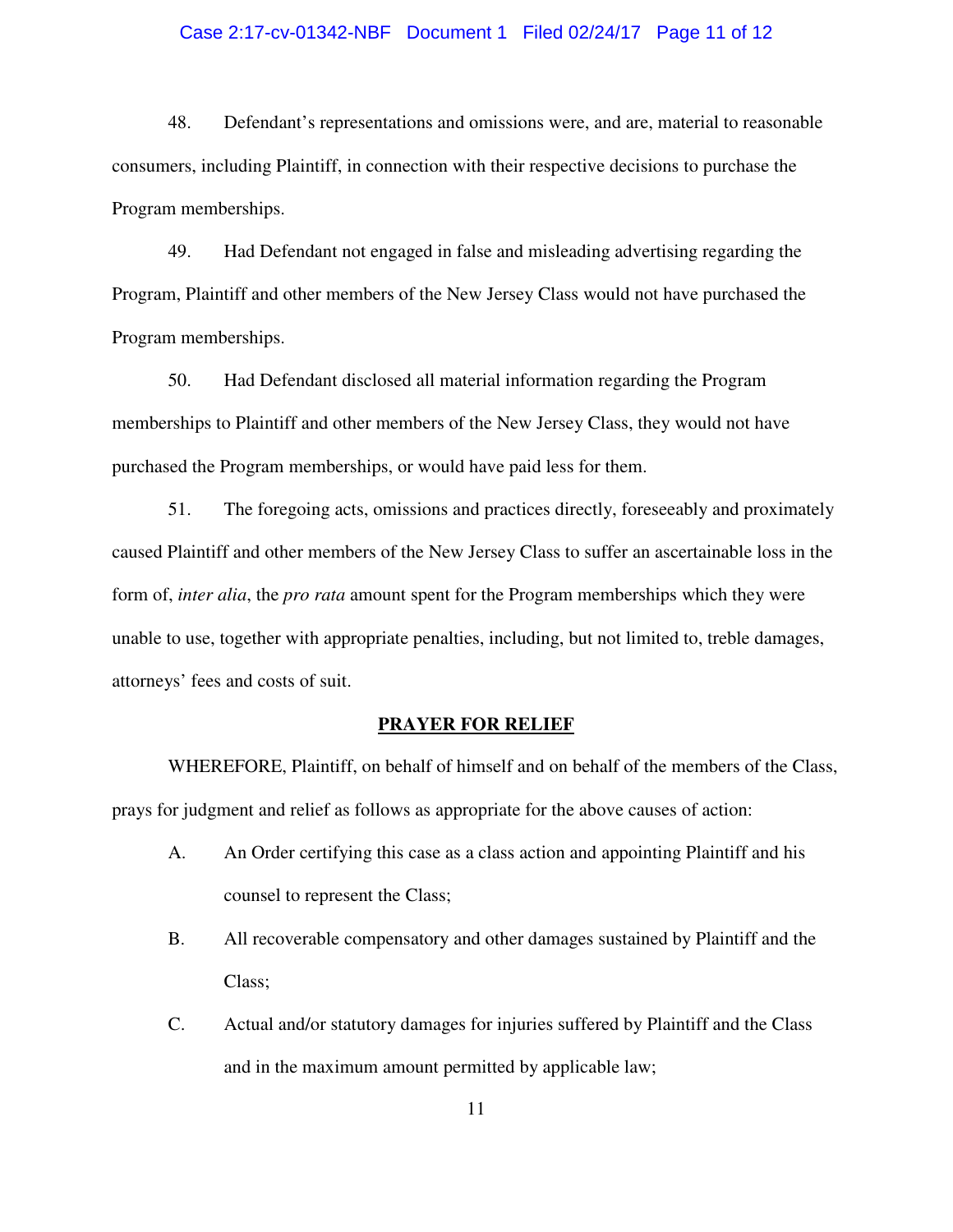Case 2:17-cv-01342-NBF Document 1 Filed 02/24/17 Page 12 of 12

- D. Statutory pre-judgment and post-judgment interest on any amounts;
- E. Payment of reasonable attorneys' fees and costs; and
- F. Such other and further relief as the Court may deem necessary or appropriate.

### Dated: February 24, 2017 SHEPHERD, FINKELMAN, MILLER & SHAH, LLP

By: /s/ James C. Shah James C. Shah Natalie Finkelman Bennett 475 White Horse Pike Collingswood, NJ 08107 Telephone: (856) 858-1770 Facsimile: (866) 300-7367 Email: jshah@sfmslaw.com nfinkelman@sfmslaw.com

*Attorneys for Plaintiff and the Proposed Class*